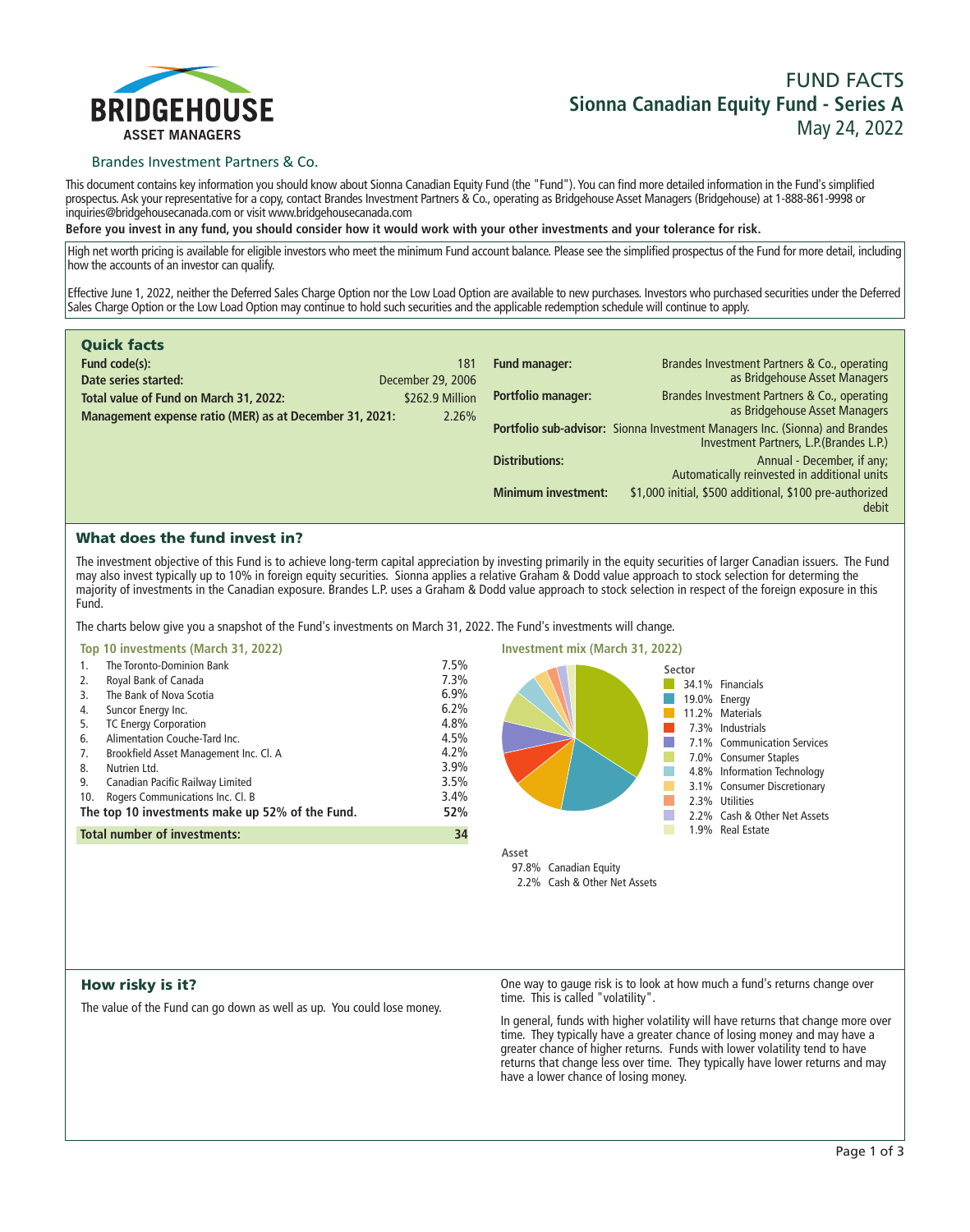

#### **Risk rating**

**Bridgehouse has rated the volatility of this Fund as Medium.**

**This rating is based on how much the fund's returns have changed from year to year. It doesn't tell you how volatile the fund will be in the future. The rating can change over time. A fund with a low risk rating can still lose money.**



# How has the fund performed?

**This section tells you how Series A units of the Fund have performed over the past 10 years. Returns are after expenses have been deducted. These expenses reduce the Fund's returns.**

**No guarantees**

#### **Year-by-year returns**

**The bar chart shows the Fund's Series A units annual performance for each of the years shown. The Fund dropped in value in 3 of the 10 years. The range of returns and change from year to year can help you to assess how risky the Fund has been in the past. It does not tell you how the Fund will perform in the future.**



**For more information about the risk rating and specific risks that can affect the Fund's returns, see the Risk section of the Fund's simplified prospectus.**

**Like most mutual funds, this Fund does not have any guarantees. You may not get back the amount of money you invest.**

#### **Best and worst 3-month returns**

**This table shows the best and worst returns for Series A units of the Fund in a 3-month period over the past 10 years. The best and worst 3-month returns could be higher or lower in the future. Consider how much of a loss you could afford to take in a short period of time.**

|                    | Return    | 3 months ending        | If you invest \$1,000 at the beginning of the period |
|--------------------|-----------|------------------------|------------------------------------------------------|
| <b>Best return</b> |           | 13.3% January 31, 2021 | Your investment would rise to \$1,133                |
| Worst return       | $-23.6\%$ | March 31, 2020         | Your investment would drop to \$764                  |

#### **Average return**

**If you invested \$1,000 in the Series A units of this Fund 10 years ago it would now be worth \$1,968. This represents an annual compound rate of return of +7.0%.**

| Who is this fund for?                                                                                                                                                                                                                                                                           | A word about tax                                                                                                                                                                                                                                                                                                                                                                                                                                                                       |
|-------------------------------------------------------------------------------------------------------------------------------------------------------------------------------------------------------------------------------------------------------------------------------------------------|----------------------------------------------------------------------------------------------------------------------------------------------------------------------------------------------------------------------------------------------------------------------------------------------------------------------------------------------------------------------------------------------------------------------------------------------------------------------------------------|
| • This Fund is suitable for investors who are long term investors and who<br>wish to add the appreciation potential of Canadian companies to their<br>portfolio.<br>This Fund is not suitable as a short term investment or for investors who<br>cannot tolerate a medium degree of volatility. | In general, you'll have to pay income tax on any money you make on a fund.<br>How much you pay depends on the tax laws where you live and whether or not<br>you hold the Fund in a registered plan, such as a Registered Retirement<br>Savings Plan or a Tax-Free Savings Account.<br>Keep in mind that if you hold your fund in a non-registered account, any fund<br>distributions are included in your taxable income, whether you receive them in<br>cash or have them reinvested. |

# How much does it cost?

**The following tables show the fees and expenses you could pay to buy, own and sell Series A units of the Fund. The fees and expenses - including any commissions can vary among each series of a fund and among funds. Higher commissions can influence representatives to recommend one investment over another. Ask about other funds and investments that may be suitable for you at a lower cost.**

#### **1. Sales charges**

**There is only one sales charge option when you buy this Series of units of this Fund.**

| Sales charge option    | What you pay                           |                                            | <b>How it works</b>                                                                                                                                                                               |
|------------------------|----------------------------------------|--------------------------------------------|---------------------------------------------------------------------------------------------------------------------------------------------------------------------------------------------------|
|                        | in per cent $(\% )$                    | in dollars $($ \$ $)$                      |                                                                                                                                                                                                   |
| Front-end sales charge | 0% to 5% of the amount you<br>purchase | \$0 to \$50 for each<br>\$1,000 investment | The sales charge is decided by you and your representative<br>at the time of purchase. It is deducted from the amount you<br>invest and is paid to your representative's firm as a<br>commission. |